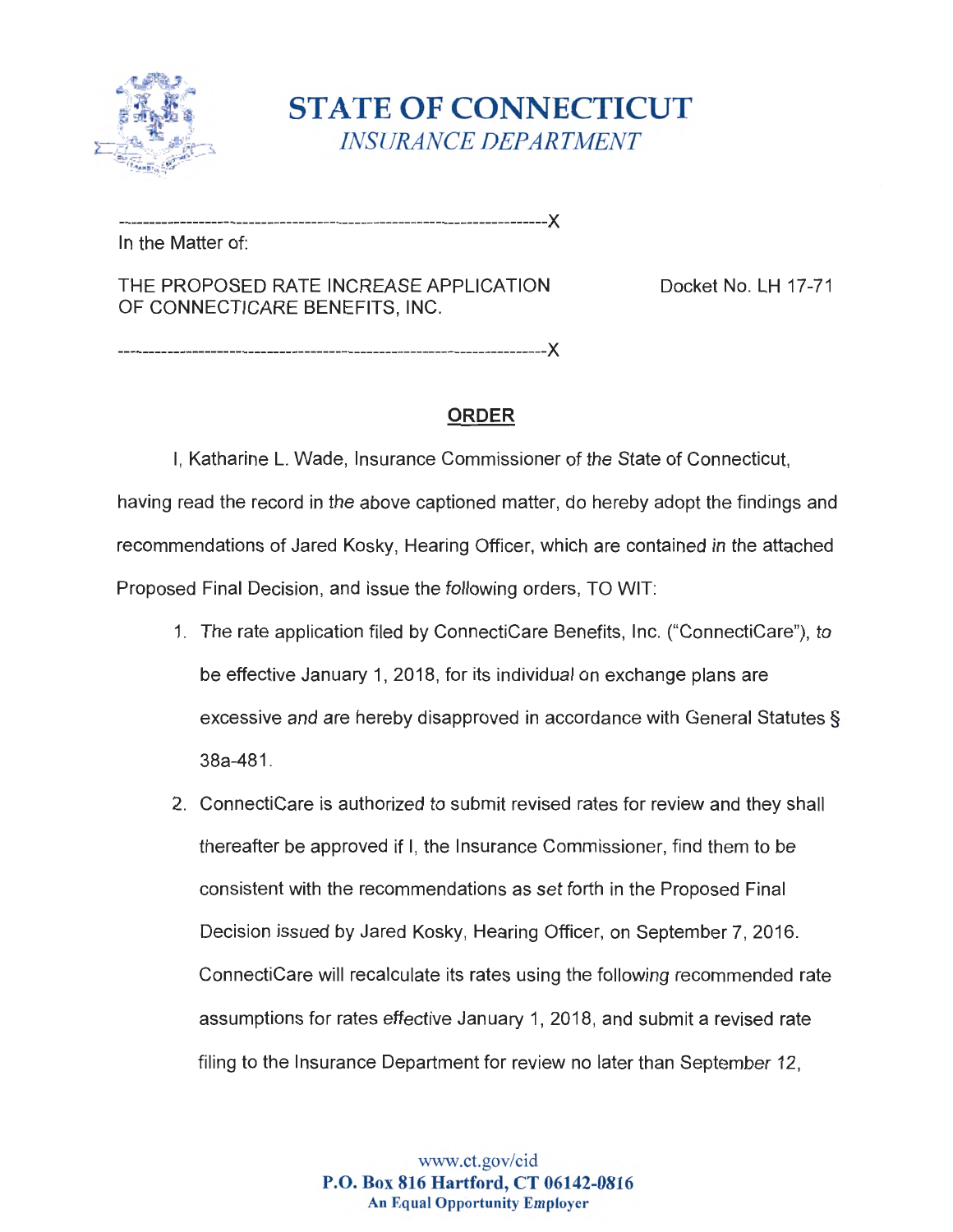2017, to enable such time for review and adequate notice to be issued to policyholders.

- Reduce the risk adjustment charge from \$11.45 PMPM to \$3.00 PMPM;
- Gross up the Health Insurer fee of \$9.49 PMPM to account for the lack of federal tax deductibility. This equates to \$14.60 PMPM; and
- Reduce the lack of CSR funding adjustment from an increase of 34.1% to the silver on-exchange-only plans to an increase of 16 .7%.

Dated at Hartford, Connecticut, this 7<sup>th</sup> day of September, 2017.

rurine C. Wade

Katharine L. Wade Insurance Commissioner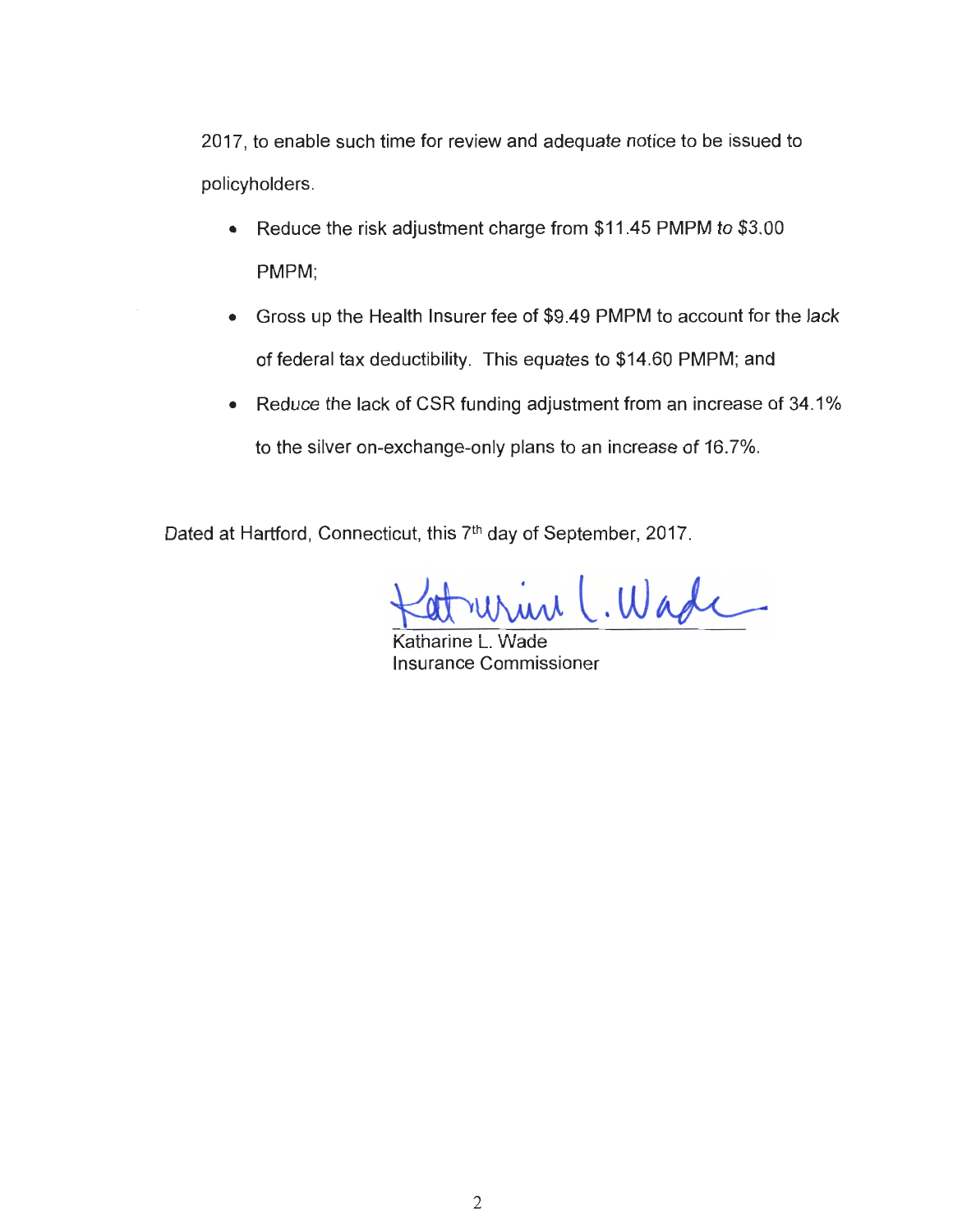

**STATE OF CONNECTICUT** *INSURANCE DEPARTMENT* 

---------------------------------------------------------------------><

In the Matter of:

THE PROPOSED RATE INCREASE APPLICATION Docket No. LH 17-71 OF CONNECTICARE BENEFITS , **INC.** 

---------------------------------------------------------------------><

### **PROPOSED FINAL DECISION**

### I. **INTRODUCTON**

On May 1, 2017 , ConnectiCare Benefits , Inc. ("ConnectiCare" or "Applicant"), filed a rate application regarding the Applicant's individual rates for on exchange plans ("Application ") with the Connecticut Insurance Department ("Department") pursuant to General Statutes§ 38a-481 . The Application was later amended on May 15, 2017. Although there is no statutory requirement that a rate hearing be held, on May 30, 2017, Insurance Commissioner Katharine L. Wade ("Commissioner") issued a notice of public hearing ordering that a public hearing be held on June 14, 2017 concerning the Application.

A copy of the Notice of Public Hearing was submitted to the Office of the Secretary of the State on May 30 , 2017 , and was published on the Department's Internet website (the "Notice"). The Notice indicated that the Application was available for public inspection at the Department, and that the Department was accepting written statements concerning the Application. In accordance with § 38a-8-48 of the Regulations of Connecticut State Agencies , the Applicant was designated as a party to the proceeding.

> www.ct. gov/cid **P.O. Box 816 Hartford, CT 06142-0816 An Equal Opportunity Employer**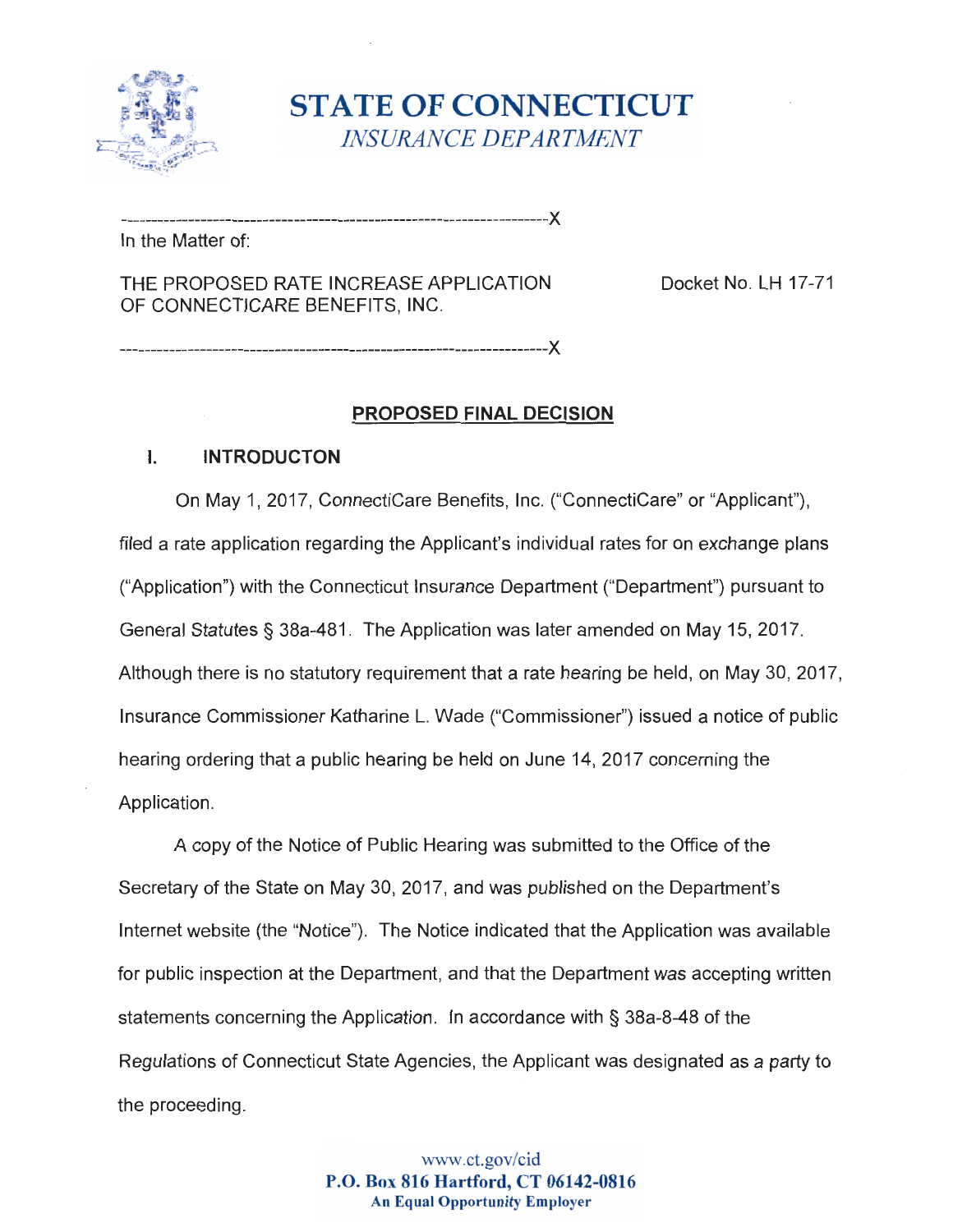On May 30 , 2017 , the Commissioner appointed the undersigned to serve as Hearing Officer in the proceeding.

On June 14 , 2017, a public hearing on the Application was held before the undersigned (the "Hearing"). The following individuals testified at the Hearing on behalf of the Applicant: Roberta Wachtelhausen, Senior Vice President and Chief Sales and Marketing Officer, ConnectiCare; Neil Kelsey, Chief Actuary, ConnectiCare; Mary van der Heidje, Principal and Consulting Actuary, Milliman. Bradford S. Babbitt, Esq., of Robinson & Cole LLP , represented the Applicant.

The following Department staff participated in the Hearing: Paul Lombardo, ASA, MAAA , Life and Health Actuary and Kristin Campanelli, Esq. , Legal Division counsel.

Pursuant to the Notice , the public was given an opportunity to speak at the Hearing and to submit written comments on the Application with respect to the issues to be considered by the Commissioner. At the Hearing, the undersigned represented that the Department would continue to accept written comment on the Application until the close of business July 1, 2017 . One public official and one member of the general public provided oral comment during the two public comment sessions at the Hearing. These individuals were Senator Tony Hwang and Marc Block. Public comment by persons who are not parties "shall be given the same weight as legal argument."<sup>1</sup>

As of the close of the record for public comment there were 18 filings of written communication containing public comment, some from persons who also provided oral comment. All of the written comments were in opposition to the Application . The major theme in the opposition letters and oral comments was for the reduction of the requested rate increases , if not an overall objection to ConnectiCare 's Application . Opposition was mainly premised on the proposed rate increases being unaffordable to

<sup>1</sup> Regs ., Conn . State Agencies§ 38a-8-51 (b)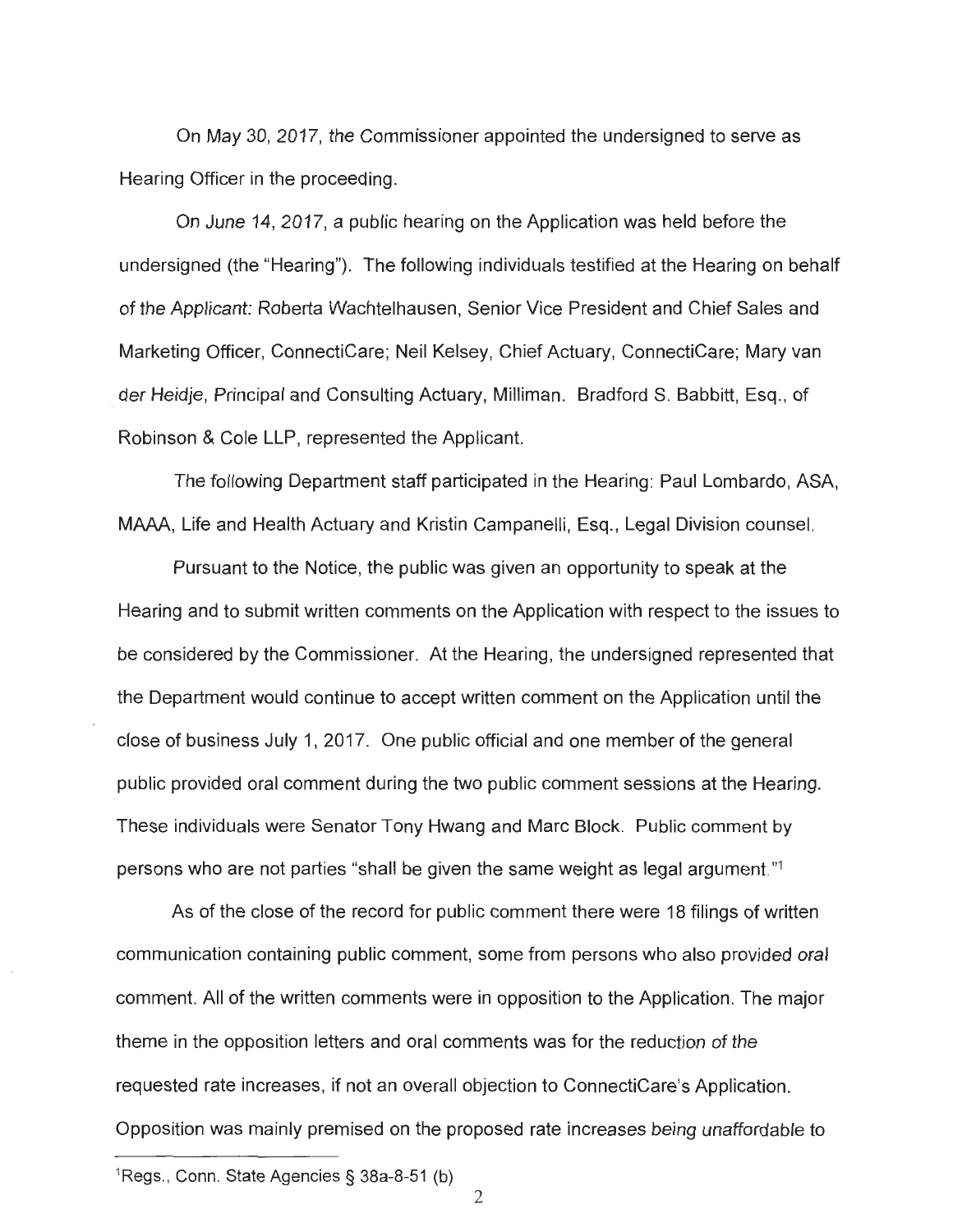consumers. There were also numerous· comments critical of health insurers and health insurance rates in general.

At the conclusion of the hearing, ConnectiCare was directed to submit supplemental information no later than the close of business of July 5, 2017. ConnectiCare timely submitted the supplemental information on June 30, 2017 , and the record was closed on that date.

Thereafter, on August 23, 2017 , the Department requested that ConnectiCare submit by August 30, 2017, a supplemental filing to consider the non-funding of Cost Share Reduction ("CSR") payments by the Federal Government and the rate impact, if any, to its already filed premium rates by applying that impact only to Silver On-Exchange plans. ConnectiCare timely submitted this supplemental filing on August 30, 2017.

### II. **FINDINGS OF FACT**

**A.** After reviewing the exhibits entered into the record of this proceeding, the testimony of the witnesses, and utilizing the experience , technical competence and specialized knowledge of the Department, the undersigned makes the following findings of fact:

- 1. The Application is a filing made by ConnectiCare Benefits, Inc. based on Connecticut statutory requirements and is applicable only to on exchange individual health insurance products offered in Connecticut.
- 2. The Application requested an average increase of 15.2%, later amended and increased to 17.5% , on the Applicant's individual rates for on exchange plans to be effective January 1, 2018.
- 3. The Application included an Actuarial Certification by Neil S. Kelsey, F.S.A., M.A.A.A., Vice President and Chief Actuary, which certified that the Application was compliant with state filing guidelines, actuarial standards, including specifically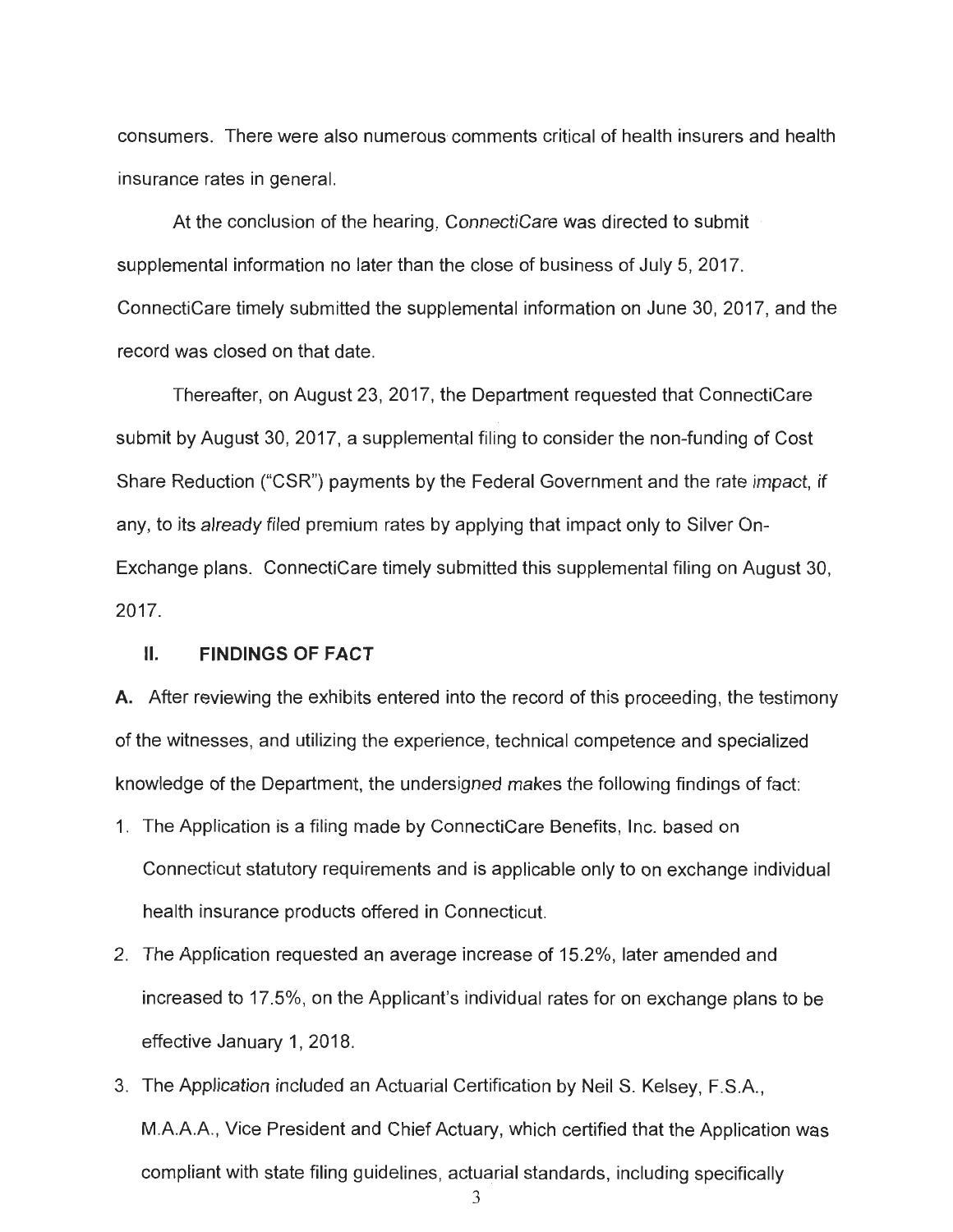Actuarial Standards of Practice No. 8, Regulatory Filings for Health Plan Entities ("ASOP 8"), and that data quality was reconciled to financial statements.

- 4. The following are illustrations provided by ConnectiCare in its Application :
	- a. ConnectiCare's most recent historical experience:

| Calendar<br>Year | Earned<br>Premium | Incurred<br>Claims | Loss Ratio | <b>Members</b> |
|------------------|-------------------|--------------------|------------|----------------|
| 2014             | 147,779,712       | 129,396,399        | 87.6%      | 21,184         |
| 2015             | 200,158,084       | 187,374,856        | 93.6%      | 36,519         |
| 2016             | 277, 154, 188     | 284,549,608        | 102.7%     | 50,891         |
| Total            | 625,091,984       | 601,320,863        | 96.2%      |                |

## b. ConnectiCare's Unit Cost (\$) Trend:

| Service                 | <b>YE 2014</b> | <b>YE 2015</b> | <b>YE 2016</b> | <b>YE 2015</b><br>Trend | <b>YE 2016</b><br>Trend |
|-------------------------|----------------|----------------|----------------|-------------------------|-------------------------|
| Inpatient               | 3,767          | 3,806          | 4,123          | 1.0%                    | 8.3%                    |
| Outpatient              | 663            | 716            | 784            | 8.0%                    | 9.05%                   |
| Professional            | 87             | 93             | 99             | 7.4%                    | 6.0%                    |
| <b>Subtotal Medical</b> | 213            | 220            | 236            | 3.6%                    | 7.2%                    |
|                         |                |                |                |                         |                         |
| <b>Retail Rx</b>        | 67             | 85             | 85             | 27.2%                   | 0.2%                    |
| Total                   | 161            | 168            | 176            | 4.5%                    | 5.1%                    |

### c. ConnectiCare's Utilization/1,000 Trend:

|           |       |                                  |       |       | YE 2015 YE 2016 |
|-----------|-------|----------------------------------|-------|-------|-----------------|
| Service   |       | YE 2014  YE 2015  YE 2016  Trend |       |       | Trend           |
|           |       |                                  |       |       |                 |
| Inpatient | 354.5 | 320.2                            | 331.9 | -9.7% | $3.7\%$         |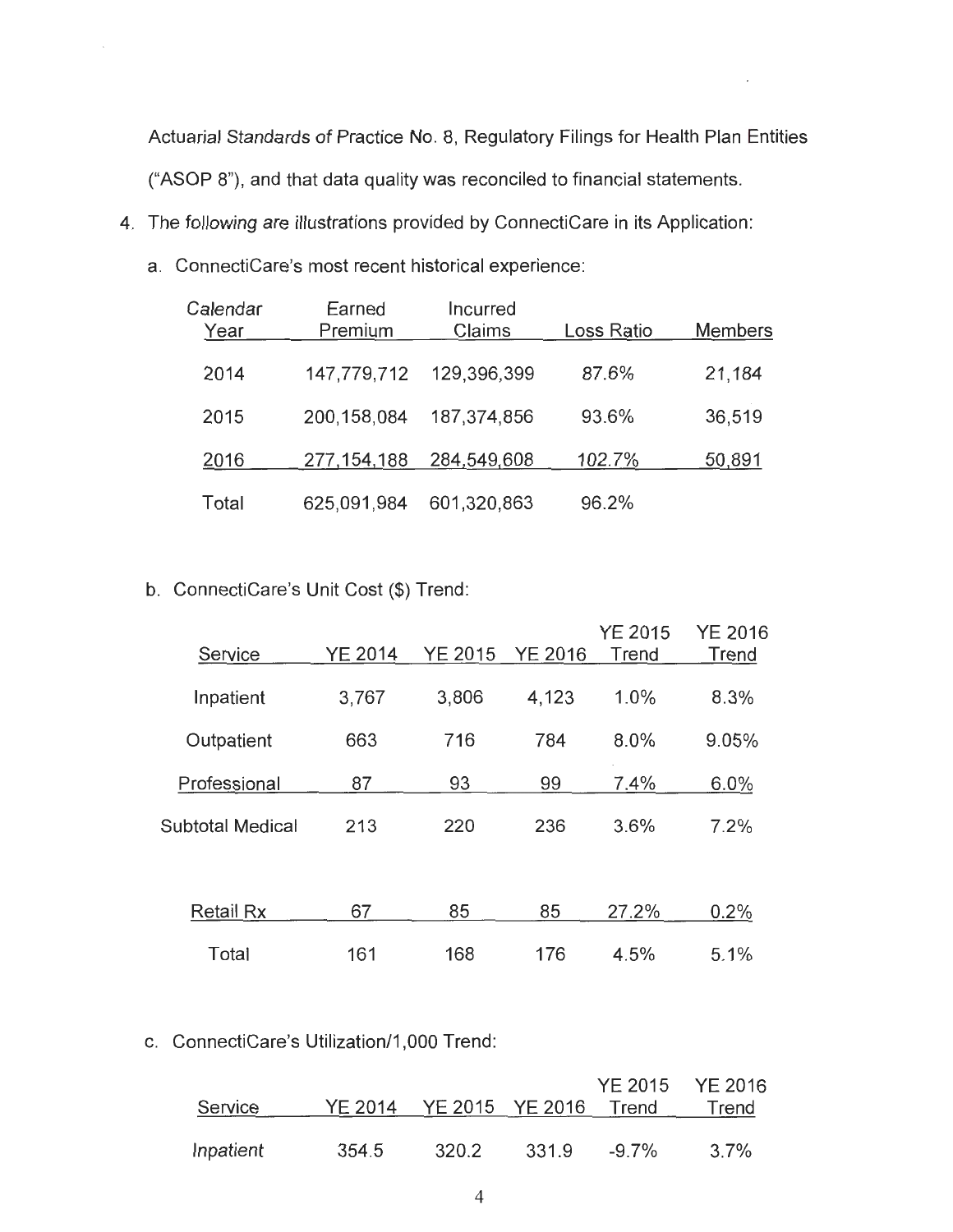| Outpatient       | 2,656.8  | 2,327.2           | $2,344.7 -12.4\%$       |          | 0.8% |
|------------------|----------|-------------------|-------------------------|----------|------|
| Professional     | 19,503.3 | 18,085.8          | 18,702.0 -7.3%          |          | 3.4% |
| Subtotal Medical | 22,514.6 |                   | 20,733.2 21,378.7 -7.9% |          | 3.1% |
| <b>Retail Rx</b> | 12,534.9 | 13,225.5 14,107.1 |                         | 5.5%     | 6.7% |
| Total            | 35.049.5 |                   | 33,958.6 35,458.8       | $-3.1\%$ | 4.5% |

d. ConnectiCare's Allowed Per Member Per Month ("PMPM") (\$):

| Service          | <b>YE 2014</b> | <b>YE 2015</b> | <b>YE 2016</b> | <b>YE 2015</b><br>Trend | <b>YE 2016</b><br>Trend |
|------------------|----------------|----------------|----------------|-------------------------|-------------------------|
| Inpatient        | 111.27         | 101.54         | 114.04         | $-8.7%$                 | 12.3%                   |
| Outpatient       | 146.81         | 138.89         | 153.21         | $-5.4%$                 | 10.3%                   |
| Professional     | 140.85         | 140.24         | 153.72         | $-0.4%$                 | 9.6%                    |
| Subtotal Medical | 398.93         | 380.68         | 420.96         | $-4.6%$                 | 10.6%                   |
|                  |                |                |                |                         |                         |
| <b>Retail Rx</b> | 70.00          | 93.94          | 100.42         | 34.2%                   | 6.9%                    |
| Total            | 468.93         | 474.61         | 521.38         | 1.2%                    | 9.9%                    |

# e. ConnectiCare's Net PMPM (\$):

| Service          | YE 2014 | YE 2015 | <b>YE 2016</b> | <b>YE 2015</b><br>Trend | YE 2016<br>Trend |
|------------------|---------|---------|----------------|-------------------------|------------------|
| Inpatient        | 103.19  | 93.92   | 106.51         | $-9.0%$                 | 13.4%            |
| Outpatient       | 130.91  | 120.01  | 133.68         | $-8.3%$                 | 11.4%            |
| Professional     | 119.59  | 113.37  | 124.89         | $-5.2\%$                | 10.2%            |
| Subtotal Medical | 353.69  | 327.29  | 365.08         | $-7.5%$                 | 11.5%            |

| $\overline{\phantom{a}}$<br><b>Retail Rx</b> | . .<br>┒◡ | UU                       | 95 | 50/<br>л.<br>70 |  |
|----------------------------------------------|-----------|--------------------------|----|-----------------|--|
|                                              |           | <b>Contract Contract</b> |    |                 |  |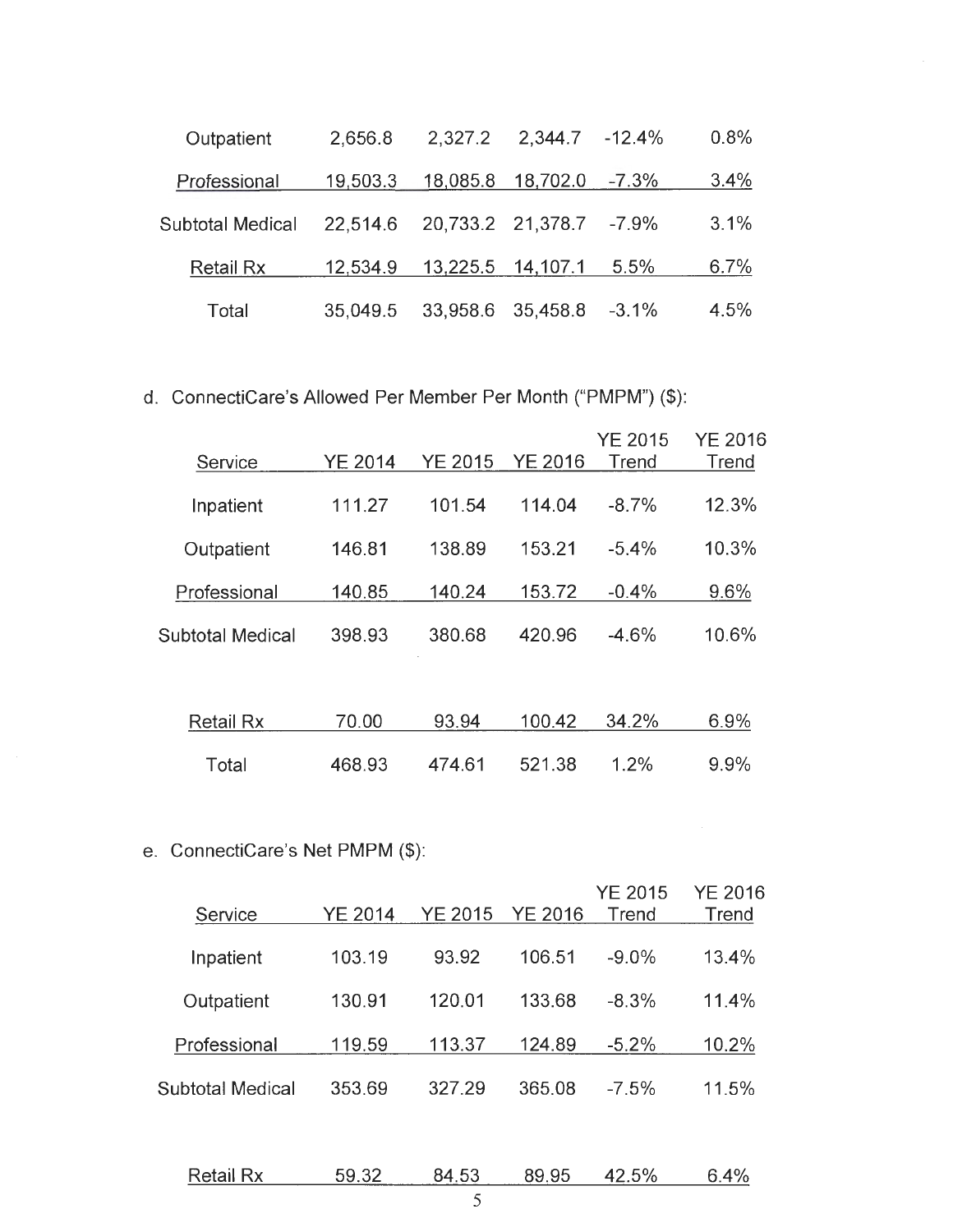| 411.82<br>Total | 413.01 | 455.03<br>$-0.3%$ | 10.5% |
|-----------------|--------|-------------------|-------|
|-----------------|--------|-------------------|-------|

### f. ConnectiCare 's Projected Pricing Trends :

| Category   | Utilization<br>Per 1,000 | Gross<br><b>Unit Cost</b> | Gross<br><b>PMPM</b> | Pricing<br>Trend |
|------------|--------------------------|---------------------------|----------------------|------------------|
| Inpatient  | 1.1%                     | 6.5%                      | 7.6%                 | 7.6%             |
| Outpatient | 2.7%                     | 7.0%                      | 10.0%                | 10.0%            |
| Physician  | 3.0%                     | 2.3%                      | 5.4%                 | 5.4%             |
| <b>Rx</b>  | 7.1%                     | 10.0%                     | 17.8%                | 17.8%            |
|            |                          |                           |                      |                  |

Pricing trend assumed is 9.62%.

- 5. In the Application, ConnectiCare stated that it continues to experience increasing costs for healthcare services, and its rates must be adjusted to account for those rising costs . The Applicant identified three key drivers of the increased medical costs: 1) higher unit costs; 2) increased utilization; and 3) increased pharmacy spending led by specialty drug costs. Further in the Application, ConnectiCare stated that with respect to unit costs, it knows from contract discussions that doctors, hospitals and other providers will seek to charge more for their services in 2018. In addition , it expects the population to continue to seek services at an increased rate , consistent with the higher utilization noted in its illustrations above.
- 6. ConnectiCare stated in its Application that a large share of total medical cost is driven by pharmacy services. Specialty drugs in particular, which are used to treat some of the most challenging medical conditions, are increasingly expensive, and their prescribing rates are accelerating. Per the Application, currently specialty drug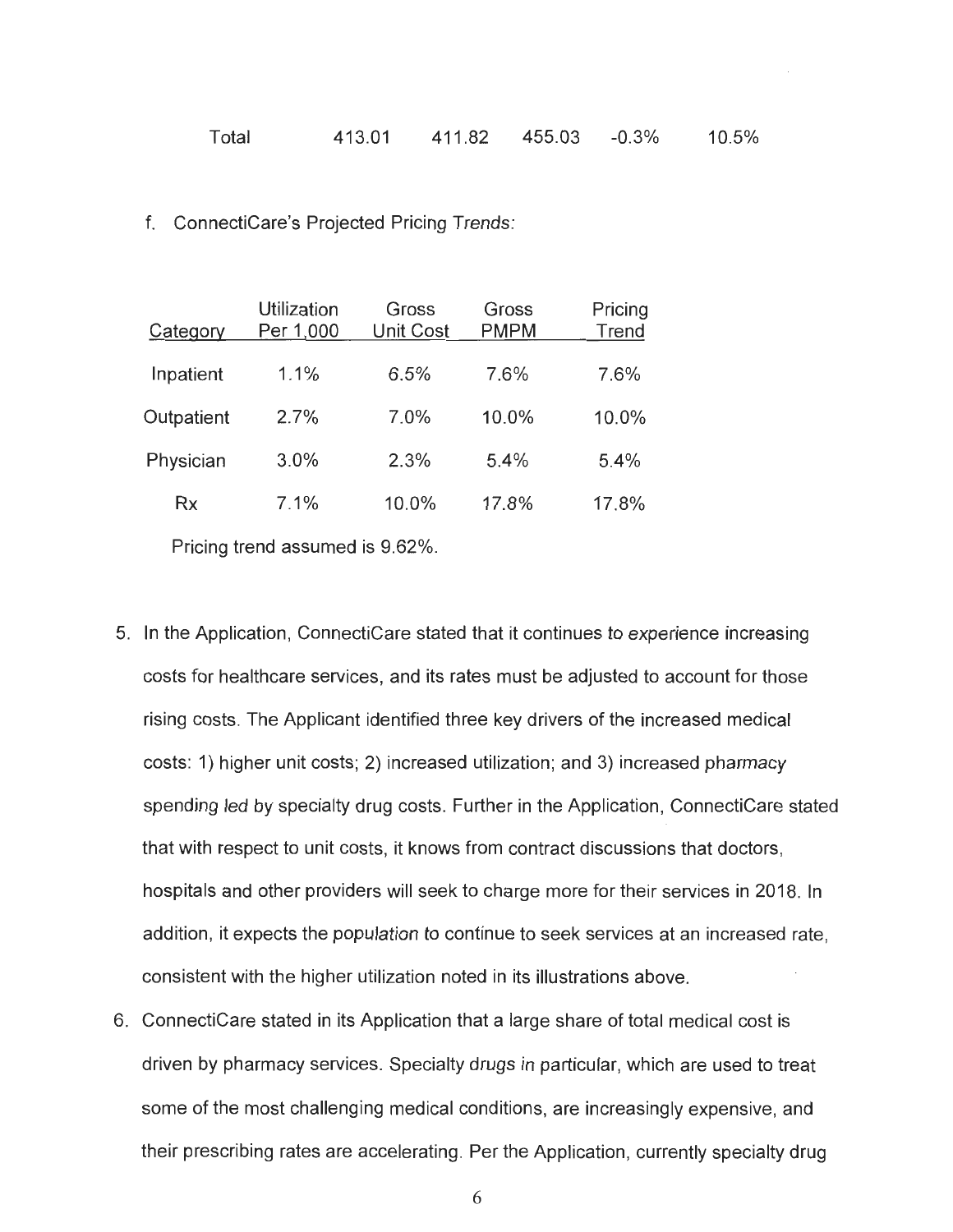costs represent over 40% of total pharmacy spending and are expected to grow to 50% by 2020.

- 7. In the Application, the mandated benefits were separately identified in the rate development. Exhibit 1 of the Application provides the price build-up. Per the Application, benefits comply with provisions of the Affordable Care Act ("ACA")<sup>2</sup>, including Essential Health Benefits ("EHB").
- 8. Retention from the most recent statutory blank is 13.8%. The retention charge used in the Application is 17.2% .
- 9. ConnectiCare's expected medical loss ratio ("MLR") for the Application is 82.8%. Per the Application, the anticipated loss ratio for Federal MLR Rebate purposes is 85.2% .
- 10. The 2018 ACA fees are as follows:
	- Patient Centered Outcomes Research Fee: \$0.20 PMPM
	- Transitional Reinsurance Program: N/A
	- Health Insurer Fee: \$14.60 PMPM
	- Administrative cost of the Risk Adjustment Program is \$0.14 PMPM.
- 11 . Pursuant to its 2016 Annual Statement, ConnectiCare's capital and surplus , as of December 31, 2016, was \$27,245,548.

- 12. Per the Application, the starting rates for the Individual Exchange product have been developed by ConnectiCare as follows:
	- a. The projected claim costs for the Policy form, Individual Exchange, were based on the existing non-grandfathered Individual risk pool of ConnectiCare for the

<sup>&</sup>lt;sup>2</sup>Patient Protection and Affordable Care Act, 42 U.S.C. § 18001 et seq. (2010).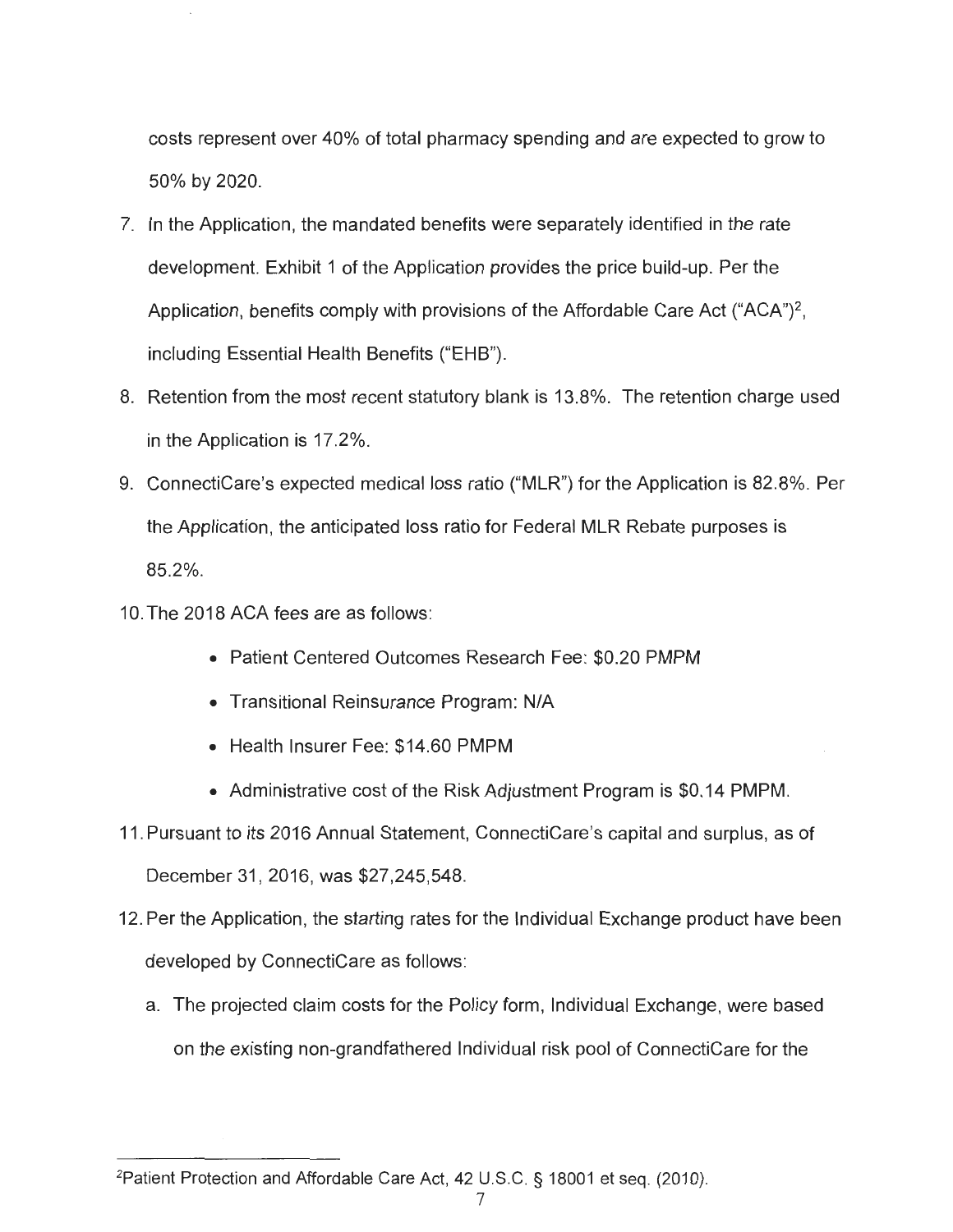incurred period January 2016 through December 2016 , paid through February 2017.

- b. Appropriate completion factors were then applied and the claims were trended at an average annual trend of 9.62% for 24 months .
- c. Non-Fee For Service costs and the impact of Health Care Reform were included .
- d. The projected claims were also normalized for average Age, Benefit and Area .factors to develop the proposed base rate.

**B.** At the conclusion of the Hearing, ConnectiCare was asked to provide additional information in response to specific questions posed by the Department during the Hearing. Based upon that information, the undersigned makes the following additional findings of fact

- 1. The following are illustrations provided by ConnectiCare in response to the Department's requests:
	- a. ConnectiCare's Average Age of Exchange business:

|                           | <b>Average Age</b> | Count  |
|---------------------------|--------------------|--------|
| 2016 Exchange Block at YE | 44.4               | 49,158 |
| 2016 Renewing Members     | 45.0               | 38,264 |
| 2017 New Members          | 41.5               | 23,246 |
| <b>Migrators</b>          | 42.6               | 5,768  |
| 2017 Exchange Block       | 43.6               | 67,278 |

b. ConnectiCare's 2017 YTD claims PMPM of the various cohorts:

|                     | <b>Distribution</b> | <b>Total PMPM</b> |
|---------------------|---------------------|-------------------|
| Stayer              | 55%                 | \$440.58          |
| New Member          | 28%                 | \$367.43          |
| Migrated            | 8%                  | \$255.24          |
| Others <sup>*</sup> | 10%                 | \$449.95          |
| Total               | 100%                | \$406.89          |

\* Members termed prior to May 2017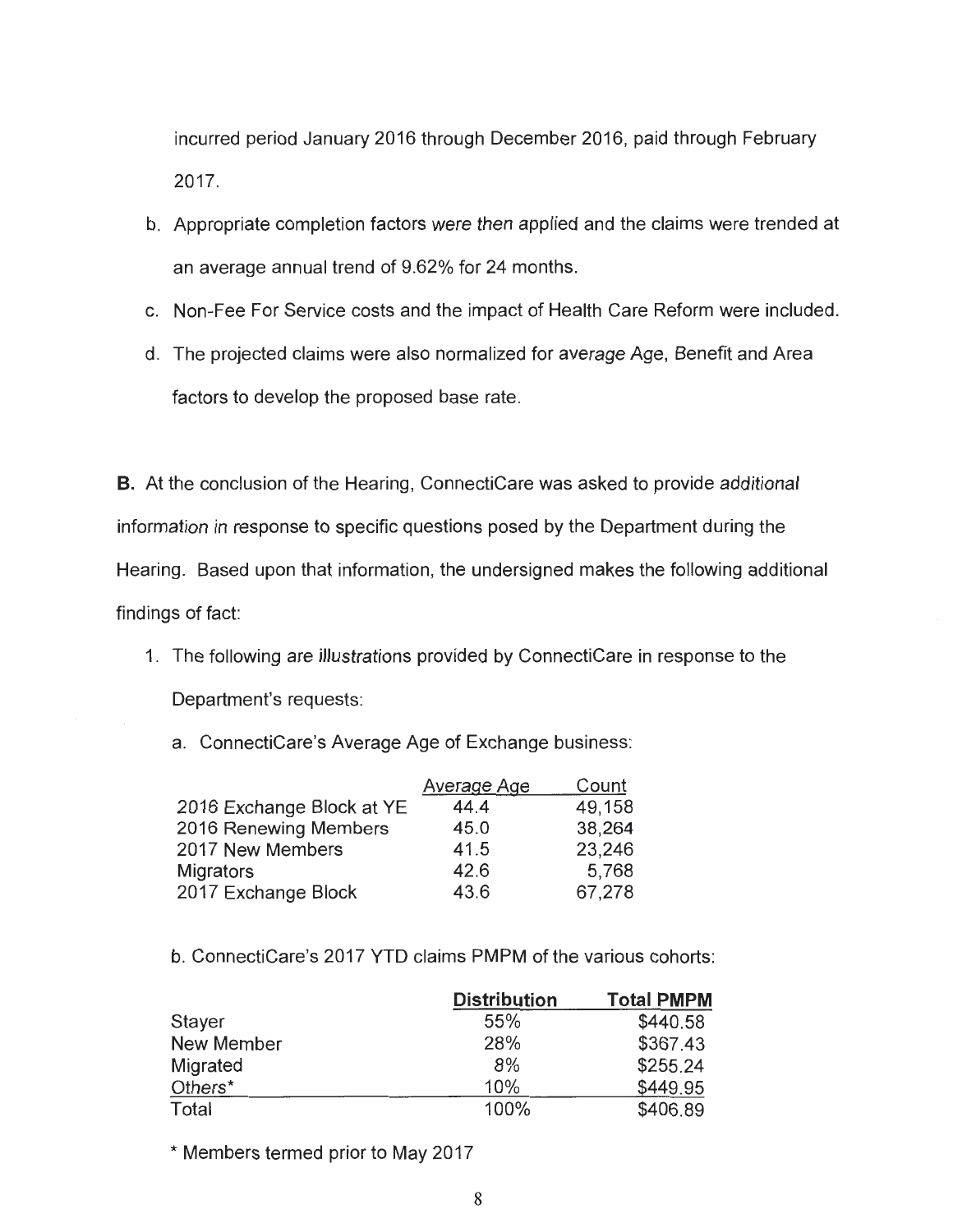2 . The Applicant provided the below table showing the April YTD claims PMPM for each of the past three years. These are claim incurred through April of each year, paid through May, 2017. These claims are on an incurred basis – they include completion factors. Per the Applicant, 2017 YTD claims reflect the significant growth and churn in Exchange membership, and may not be indicative of full year 2017 experience .

| Period          | <b>Completed Claims</b> | Member Months | <b>PMPM</b> |
|-----------------|-------------------------|---------------|-------------|
| 201501 - 201504 | 57,044,887              | 148,966       | \$382.94    |
| 201601 - 201604 | 87,911,478              | 205,099       | \$428.63    |
| 201701 - 201704 | 117,545,800             | 267,440       | \$439.52    |

- 3. Per the Applicant, in 2016, 2.9% of claims were out of network, representing 5.4% of total paid claims . Year to date in 2017 , 1.9% of claims are out of network, representing 3.3% of total paid claims.
- 4. Per the Applicant, the modeling performed during the initial rate development yielded a 2.4% rate impact under the assumption that there was a perception that the individual mandate would be enforced less strictly than in the past. The modeling was performed at the age cohort and risk cohort level – assuming a greater proportion of younger and healthier lives would exit the market. The initial modeling projected that 9% of the existing membership would exit the market. Per the Applicant, if the assumptions in the model were modified such that it projected 5% of the membership would exit, the rate impact would be 1.3% rather than 2.4%.
- 5. ConnectiCare indicates that it has been notified by the Centers for Medicare and Medicaid Services ("CMS ") that it will be assessed a Transfer Payment of \$1 ,673 ,116 for the 2016 benefit year.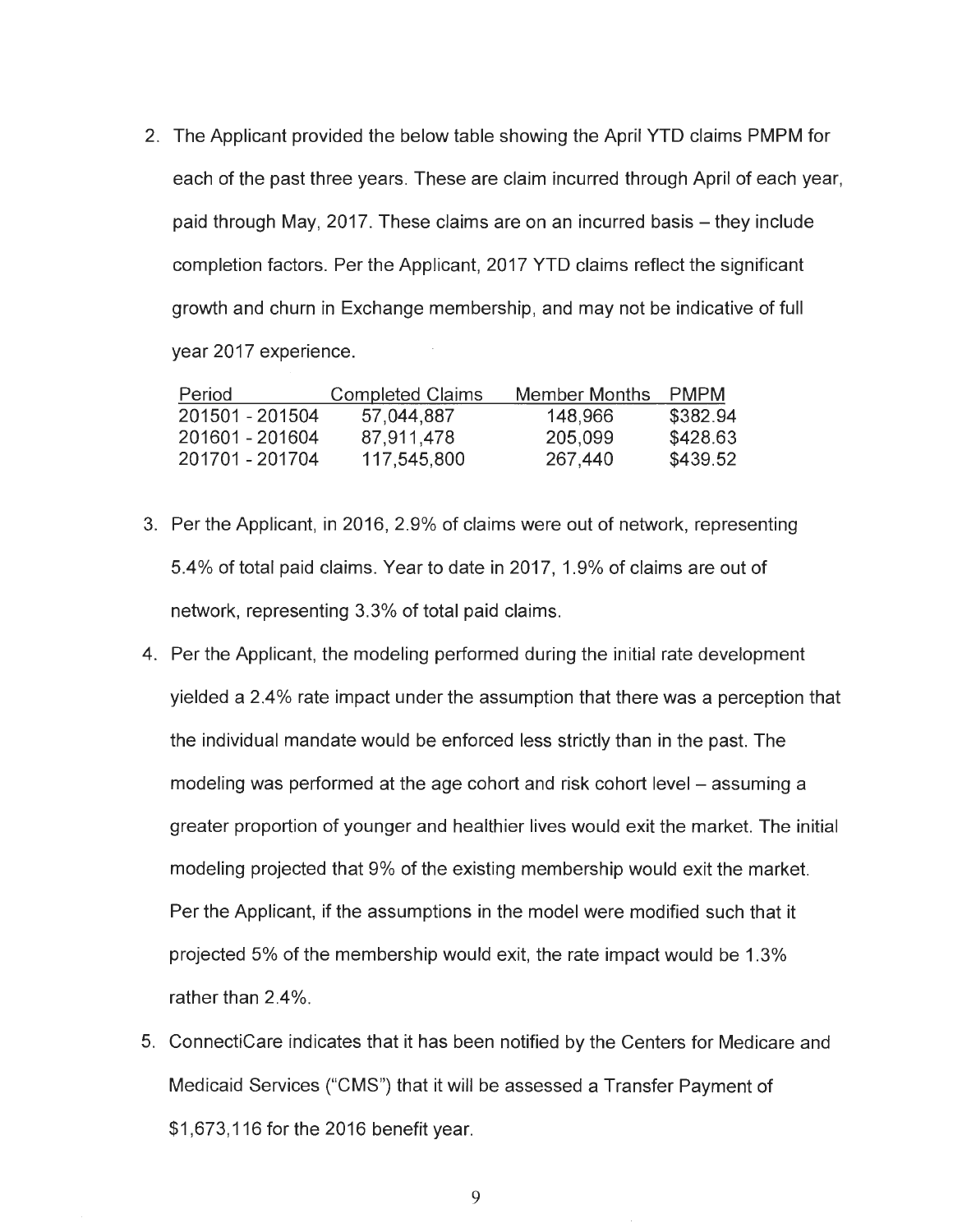- 6. The following are illustrations provided by ConnectiCare indicating its first four months of 2017 compared to its first four months of 2016:
	- a. ConnectiCare's Unit Cost (\$) Trend:

|                  |         |         | 2017YTD |
|------------------|---------|---------|---------|
| Service          | 2016YTD | 2017YTD | Trend   |
|                  |         |         |         |
| Inpatient        | 4,256   | 4,461   | 4.8%    |
|                  |         |         |         |
| Outpatient       | 777     | 789     | 1.6%    |
|                  |         |         |         |
| Professional     | 96      | 94      | $-2.5%$ |
|                  |         |         |         |
| Subtotal Medical | 234     | 231     | $-1.3%$ |
|                  |         |         |         |
|                  |         |         |         |
|                  |         |         |         |

| Retail Rx | 83  | 86  | 3.6%     |
|-----------|-----|-----|----------|
| Total     | 177 | 174 | $-1.5\%$ |

b. ConnectiCare's Utilization/1,000 Trend:

| Service                 | 2016YTD  | 2017YTD  | 2017YTD<br>Trend |
|-------------------------|----------|----------|------------------|
| Inpatient               | 324.7    | 317.9    | $-2.1\%$         |
| Outpatient              | 2,264.4  | 2,288.8  | $1.1\%$          |
| Professional            | 18,325.8 | 19,057.4 | 4.0%             |
| <b>Subtotal Medical</b> | 20,914.9 | 21,664.2 | 3.6%             |
| Retail Rx               | 12,839.3 | 14,092.3 | $9.8\%$          |
| Total                   | 33,754.2 | 35,756.5 | 5.9%             |

c. ConnectiCare's Allowed PMPM (\$):

|           |         |         | 2017YTD |
|-----------|---------|---------|---------|
| Service   | 2016YTD | 2017YTD | Trend   |
| Inpatient | 115.14  | 118.18  | 2.6%    |
|           |         | 10      |         |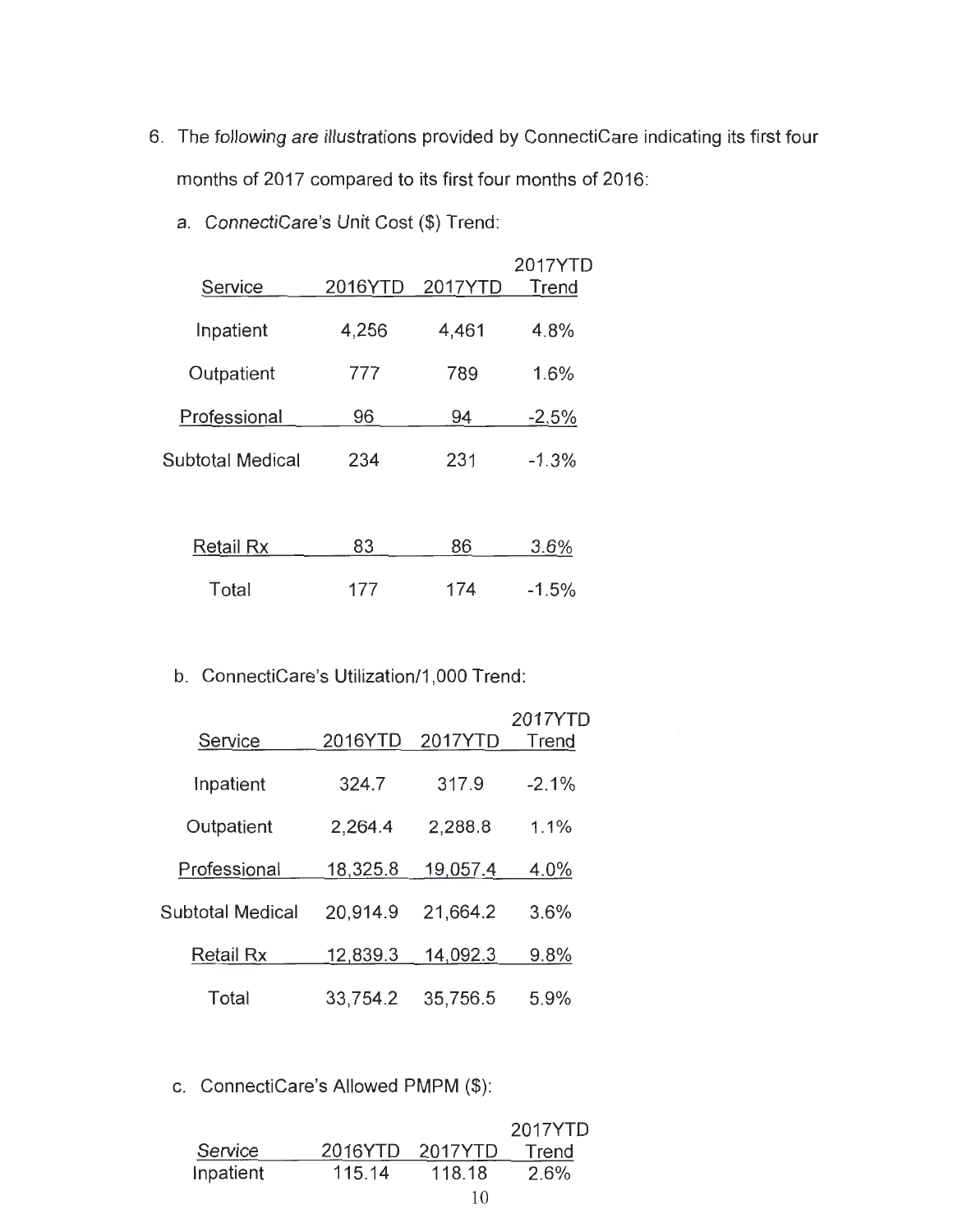| Outpatient       | 146.54 | 150.51 | 2.7%    |
|------------------|--------|--------|---------|
| Professional     | 146.80 | 148.91 | 1.4%    |
| Subtotal Medical | 408.48 | 417.61 | $2.2\%$ |
|                  |        |        |         |
| <b>Retail Rx</b> | 89.31  | 101.54 | 13.7%   |
| Total            | 497.79 | 519.15 | 4.3%    |

### d. ConnectiCare's Net PMPM (\$):

| Service          | 2016YTD | 2017YTD | 2017YTD<br>Trend |
|------------------|---------|---------|------------------|
| Inpatient        | 106.94  | 108.13  | 1.1%             |
| Outpatient       | 125.81  | 124.27  | $-1.2%$          |
| Professional     | 117.59  | 118.14  | 0.5%             |
| Subtotal Medical | 350.33  | 350.53  | $0.1\%$          |

| Retail Rx | 78.34  | 88.95  | 13.5% |
|-----------|--------|--------|-------|
| Total     | 428.67 | 439.48 | 2.5%  |

C. At the request of the Department, on August 30, 2017, ConnectiCare submitted a supplemental filing that contemplates the absence of CSR payments for 2018 and applies that impact only to Silver On-Exchange plans. ConnectiCare has determined the impact to the Silver On-Exchange plans in the absence of CSR payments for 2018 to be 34.1%.

In this supplemental filing, ConnectiCare stated that in the event that CSR payments were not funded, carriers, including ConnectiCare, would not collect enough in premium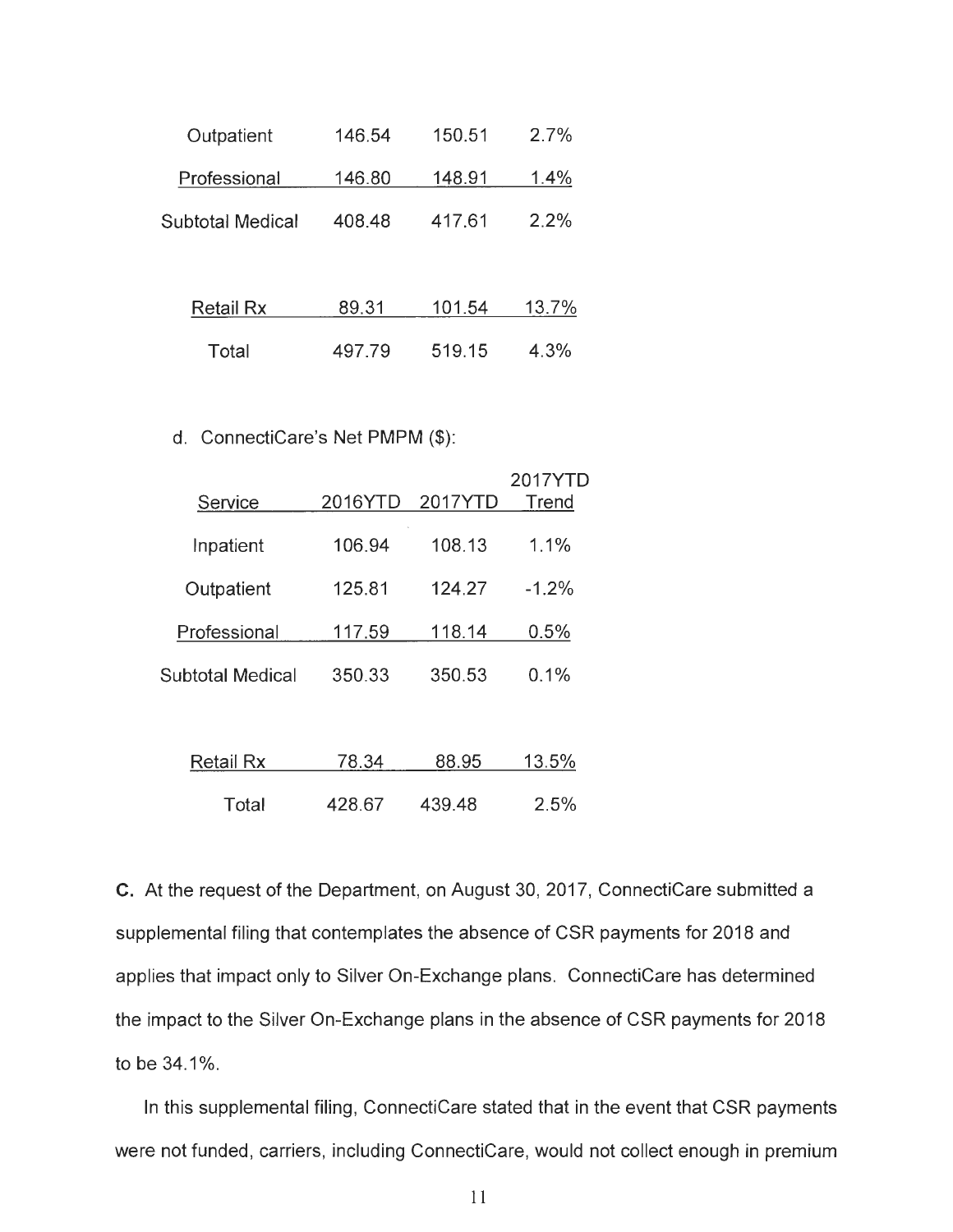to cover the benefits required to be offered. In its supplemental filing, ConnectiCare determined the impact of spreading the cost of the unfunded CSR payments across all Silver plans offered on-Exchange and evaluated the following two factors in developing the additional premium:

- The difference in the benefit richness relative to the base Silver plan; and
- What members would remain in the pool over which this cost would be spread.

ConnectiCare provided the table below that shows the development:

| Plan Design                                         | Dist                               | Relativity                       |
|-----------------------------------------------------|------------------------------------|----------------------------------|
| <b>Base Silver</b><br>73% CSR<br>87% CSR<br>94% CSR | 32.2%<br>16.5%<br>26.5%<br>24.8%   | 0.654<br>0.677<br>0.859<br>0.896 |
| (a)                                                 | <b>Filed Pricing</b><br>Relativity | 0.654                            |
| (b)                                                 | Average 87-94<br><b>CSR</b>        | 0.877                            |
| (b)/(a)                                             | Net Silver CSR<br>Adjustment       | 1.341                            |

Per the supplemental filing, given a significant increase in Silver premiums on-Exchange, ConnectiCare expects that many members will have other, more cost effective alternatives :

• Due to their eligibility for Advanced Premium Tax Credits ("APTC"), Base Silver net premium for individuals and families below 400% FPL will not be impacted. However, the net premium for Bronze and Gold plans will be reduced due to a higher APTC, making those plans attractive.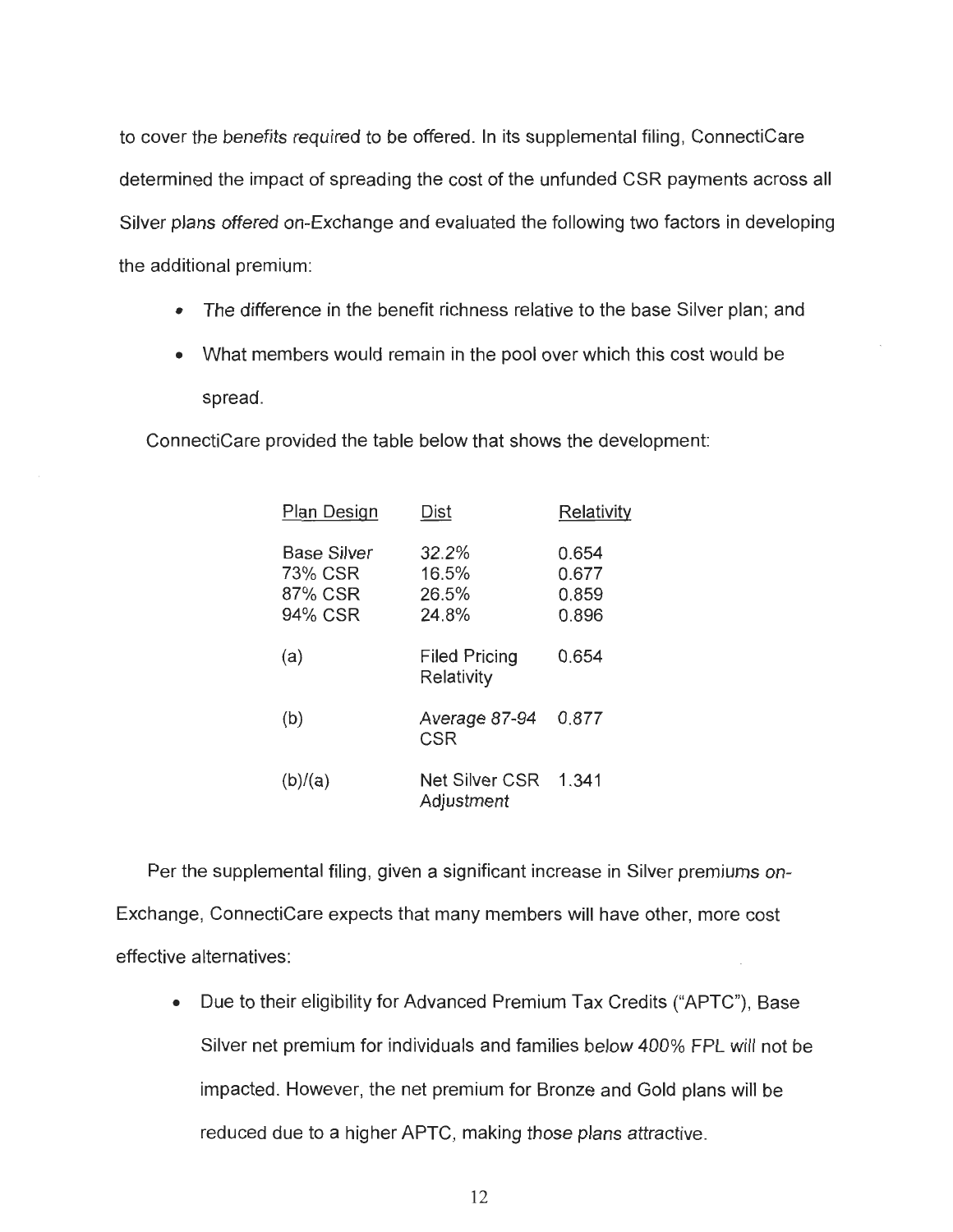- Certain members who are sensitive to premium will opt for Bronze plans.
- As the premium cost of Silver plans approach or exceed Gold premiums, certain members will find the richer Gold plans more attractive.
- Certain members will find more attractive options off-Exchange.

Per the supplemental filing, those members who otherwise would have purchased a Base Silver or 73% CSR plan on-Exchange are most likely to migrate away from the Silver on-Exchange pool. To the extent this pool shrinks , the resulting impact of covering the benefit cost of those in the 87% and 94% CSR plans will be spread over a smaller pool, thus increasing the required load.

ConnectiCare's Filed Pricing Relativity is the average Base Silver premium factor which was included in its May 24, 2017 filing with the Department, under the assumption that CSR payments would be fully funded. Further, ConnectiCare expects that all members otherwise enrolled in a Base Silver or 73% CSR plan will migrate away from the on-Exchange Silver pool. Per the supplemental filing, as a result, the average benefit cost on the on-Exchange Silver pool will be 0.877 , which is 34 .1 % higher than the currently filed premium of 0.654.

ConnectiCare stated in the supplemental filing that it has validated its assumptions, methodology, and resulting impact with external actuarial firms , and took an additional approach using federal actuarial values and induced demand factors. This yielded a range of impacts of between 34 .7% and 36.1 %, which substantiated its impact of  $34.1\%$ .

### **III. DISCUSSION**

General Statutes§ 38a -481 provides that individual health insurance rates must be filed with the commissioner. The commissioner may disapprove such rates if the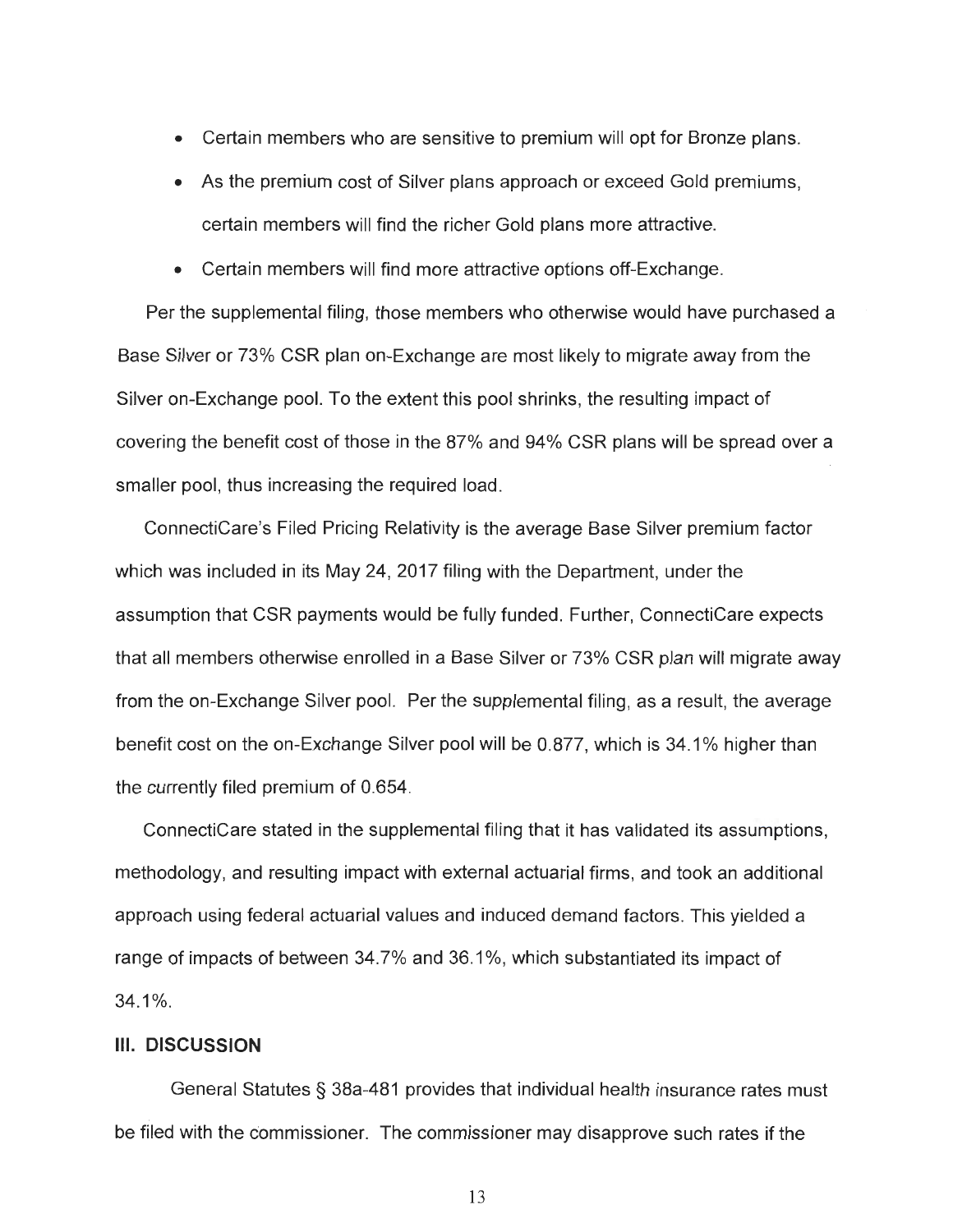rates are found to be excessive, inadequate or unfairly discriminatory.<sup>3</sup> These terms are not defined in§ 38a-481 but are defined by§ 38a-481-1 of the Regulations of Connecticut Agencies which provides in part:

As used in Sections 38a-481-1 to 38a-481-9 , inclusive, of the Regulations of Connecticut State Agencies, unless the context otherwise requires: ... (3) "Excessive rate" means the rate is unreasonably high for the insurance provided .... (6) "Inadequate rate " means a rate that is unreasonably low for the insurance provided, and continued use of it would endanger solvency of the insurer  $\dots$  (11) "Unfairly discriminatory" means rating practices that reflect differences based on age, disability, race, ethnicity, gender, sexual orientation or health status that are not actuarially justified or otherwise prohibited by law.

With the definitions noted above, along with actuarial standards of practice for

health insurance, the Department uses the following standards for the review of health

insurance rate filings.

- The Department deems rates excessive if they are unreasonably high in relation to the benefits provided and the underlying risks.
- Rates are deemed inadequate if they are unreasonably low in relation to the benefits provided and the underlying risks, and continued use of it would endanger the solvency of the insurer.
- Rates would be deemed unfairly discriminatory if the methodology to develop the rates is not actuarially sound and is not applied in a fairly consistent manner so that resulting rates were not reasonable in relation to the benefits and underlying risks .
- The actuarial review of the Application to determine if the rates are reasonable, i.e. not excessive, inadequate or unfairly discriminatory, must

<sup>3</sup> See General Statues§ 38a-481 (b), and Regs. Conn. State Agencies§ 38a-481-7 (e) .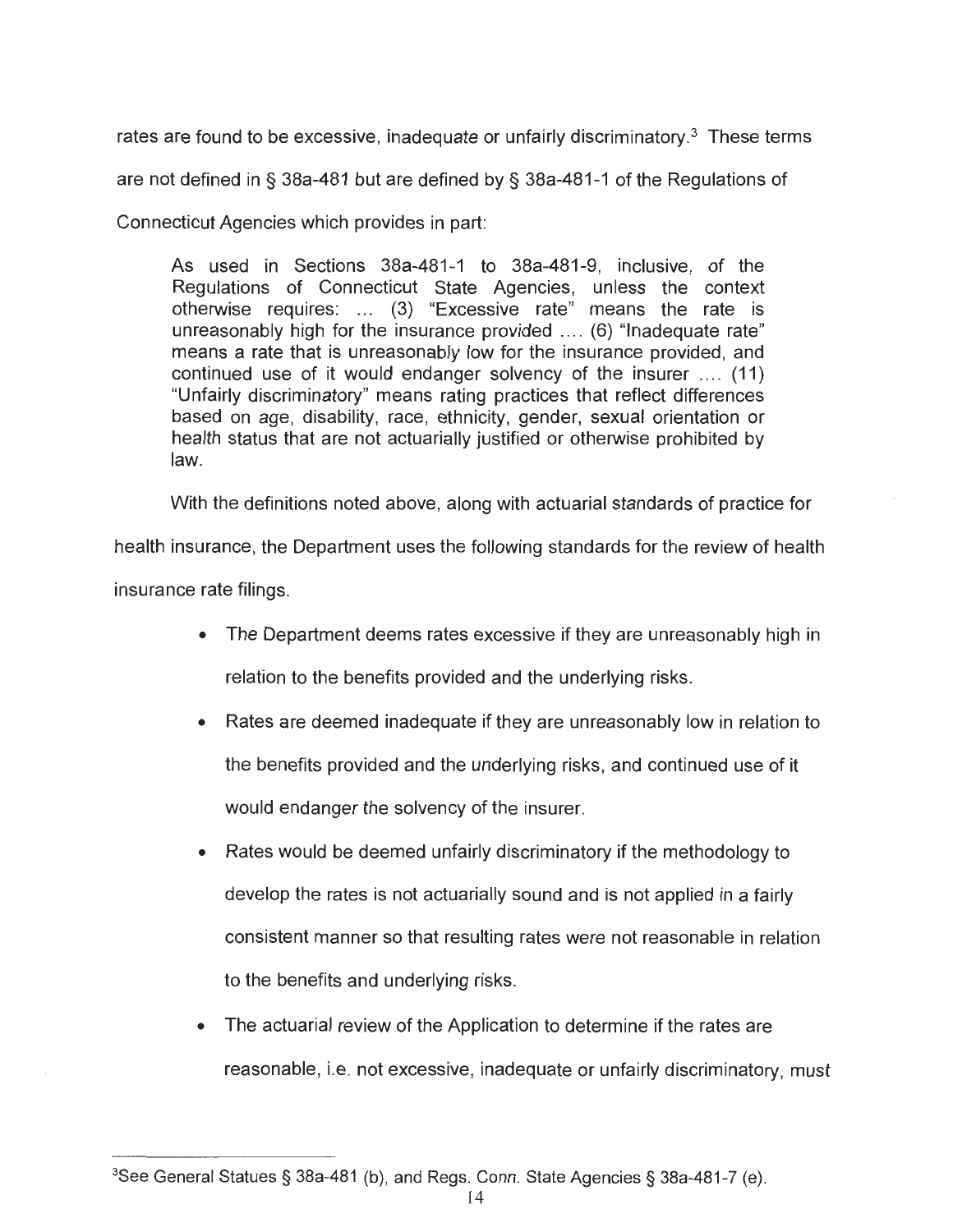be in compliance with ASOP 8 issued by the Actuarial Standards Board of the American Academy of Actuaries .

A primary concern raised year and again by members of the public in their written and oral comments is that rate increases are not affordable for renewing policyholders. Affordability, however, is relative to each person and subjective, and although it is of overall concern to the Department, is not a standard for rate review within the aforesaid statute, regulation or actuarial standards of practice that the Department must utilize in reviewing the rate requests.

To determine if the rates filed by ConnectiCare are reasonable in relation to the benefits provided , the Department actuarial staff completed an actuarial analysis to review the experience, assumptions and projections used in the Application. Since this filing incorporates all the new rating requirements of the ACA effective January 1, 2014 , the Department used criteria set forth in the latest HHS rate regulations as a template for review along with previously issued Connecticut Insurance Department Bulletins<sup>4</sup> that discuss the requirements for rate filings .

The Department reviewed the 9.62% annual trend assumption used in the rate • filing and believes that based upon the experience data submitted this assumption is appropriate .

ConnectiCare estimated the weakened individual mandate as an increase of

2.4%. Based upon the information provided , this estimate appears to be reasonable.

The Department reviewed the June 30 , 2017 Center for Consumer Information and Insurance Oversight ("CCIIO ") Reinsurance and Risk Adjustment report for Connecticut. Based on this report ConnectiCare paid out \$1 ,673 ,116 .38 in risk

<sup>4</sup> CID Bulletin HC-90-17: Filing Requirements For Individual and Small Employer Group Health Insurance Policies Subject to The Affordable Care Act (ACA) (March 2, 2017). CID Bulletin HC-81-17: Health Insurance Rate Filing Submission Guidelines (March 2, 2017).<br>15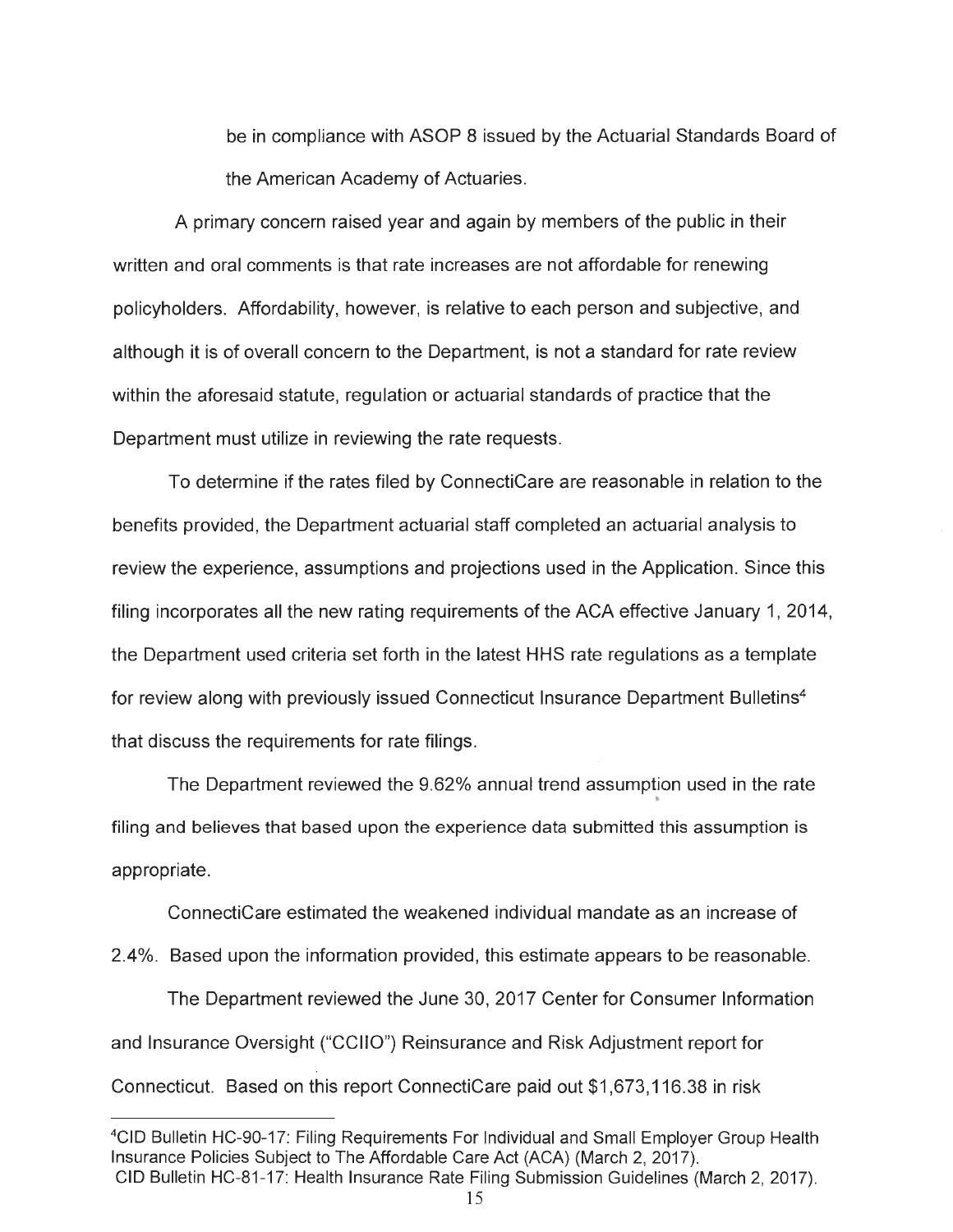adjustment payments for the individual market which equates to approximately \$2 .75 PMPM. The Department believes the net risk adjustment payment of \$11.45 PMPM, is excessive and should be reduced to \$3 .00 PMPM for 2018.

Based upon the federal MLR for this filing of 85.2% , the Department believes that the proposed pricing supports the federally required 80% loss ratio for individual business .

In its Application, ConnectiCare identified the 2018 ACA Health Insurer fee as \$9.49 PMPM. This figure does not take into account that the Health Insurer fee is not federally tax deductible. Taking into account no tax deduction, the Health Insurer fee should be \$14.60 PMPM which is calculated as follows:  $$9.49 \div (1 - 35\%) = $14.60$ .

ConnecitCare 's supplemental filing of August 30, 2017 , requested a 34.1 % rate increase for the silver on-exchange-only plans to account for the lack of CSR funding . While ConnectiCare provided a theoretical calculation of what the additional premium should be if the CSR is no longer funded , the undersigned believes that the calculation should be based on the actual CSR experience of the exchange carriers. The undersigned agrees with the membership movement out of the silver on-exchange plans if the CSR is not funded , as described by ConnectiCare in its supplemental filing. Taking into account the membership movement, the undersigned recommends that actual experience should be used and that the premium increase, for lack of CSR funding, be uniform for both exchange carriers (ConnectiCare and Anthem Health Plans , Inc . d/b/a Anthem Blue Cross and Blue Shield) , resulting in an increase of 16 .7%.

#### **IV. CONCLUSION AND RECOMMENDATION**

Based on the foregoing and the Hearing record , the undersigned concludes that the rates filed by ConnectiCare, to be effective January 1, 2018, are excessive